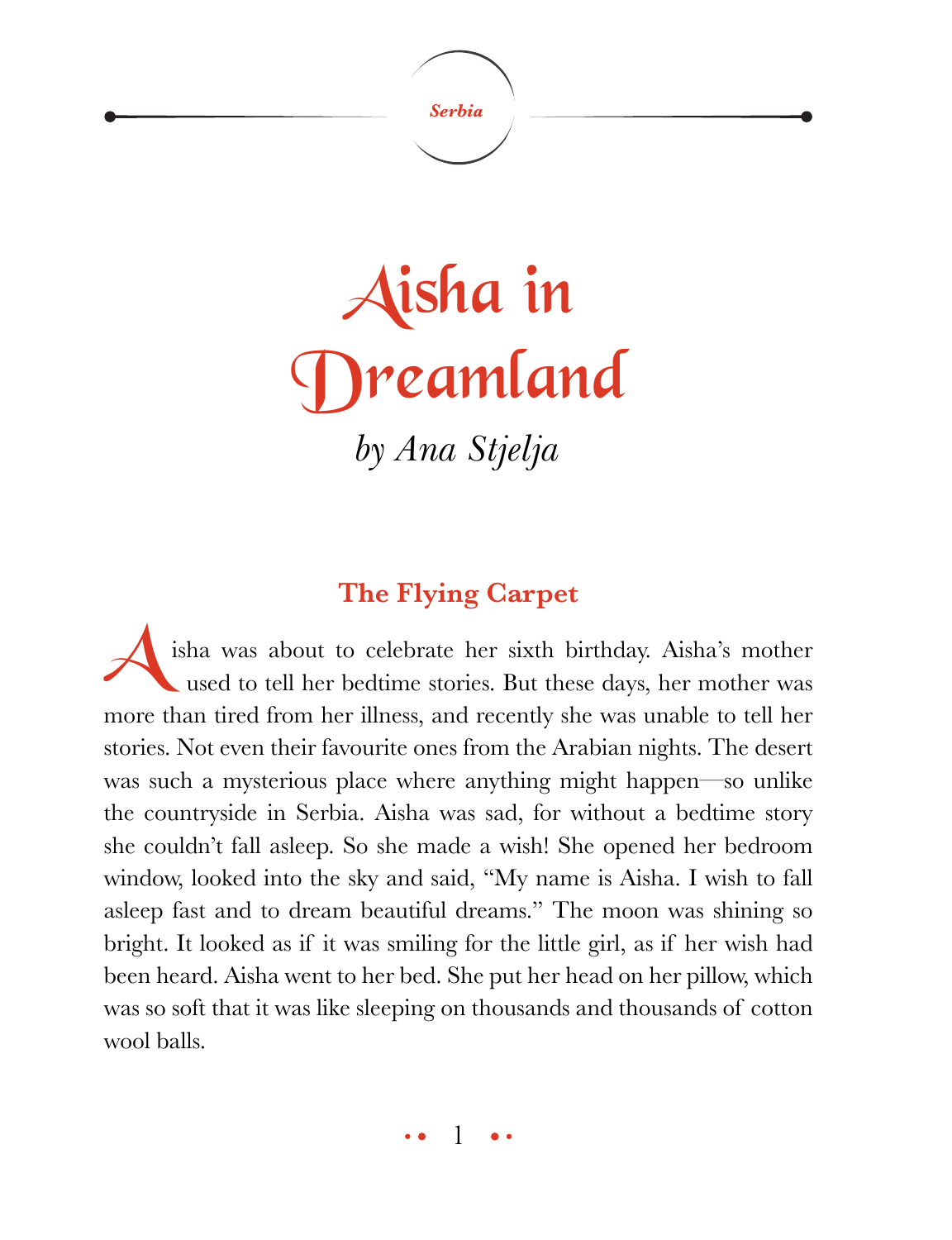The whole room was sleeping calmly along with little Aisha. But, not for long. All of a sudden, the walls started to tremble, the bookshelf started to move forward, and shadows appeared dancing across on the wall. Eventually everything stopped. Aisha was still sleeping deeply, but her room was in disarray. Everything was upside down. The books were on the floor, all of them except one. It was the book *One Thousand and One Nights.* The pages of the book started to scroll so quickly it woke Aisha up. The girl was confused. Still sleepy, she got up and was surprised when she saw her room. She turned on the light and immediately spotted the scrolling book.

The window in Aisha's room burst open by the gush of a strong wind. Aisha approached the window, and her big, brown eyes saw an amazing sight. It was a carpet, large and colourful, with tassels the kind of which she had seen in her grandma's house. On the carpet there sat a boy whose appearance reminded Aisha of Aladdin, the hero of the stories her mother used to tell her at bedtime.

"Hello, Aisha. I'm Aladdin."

"How come you know my name?" Aisha asked shyly.

"The Moon whispered it to me. You made a wish, didn't you? I am here to make it come true. Are you ready to go on an adventure?"

"Where?" asked Aisha.

"To the Magic Desert," answered Aladdin.

Aisha was a little scared, but deep down in her little soul, she was also quite curious.

"Well, I'd love to. But I'm afraid."

"There's nothing to be afraid of," said Aladdin.

The magic carpet landed on the floor of Aisha's room so that she could climb onto it. As soon as Aisha was seated comfortably, she was lifted off and into her first big adventure.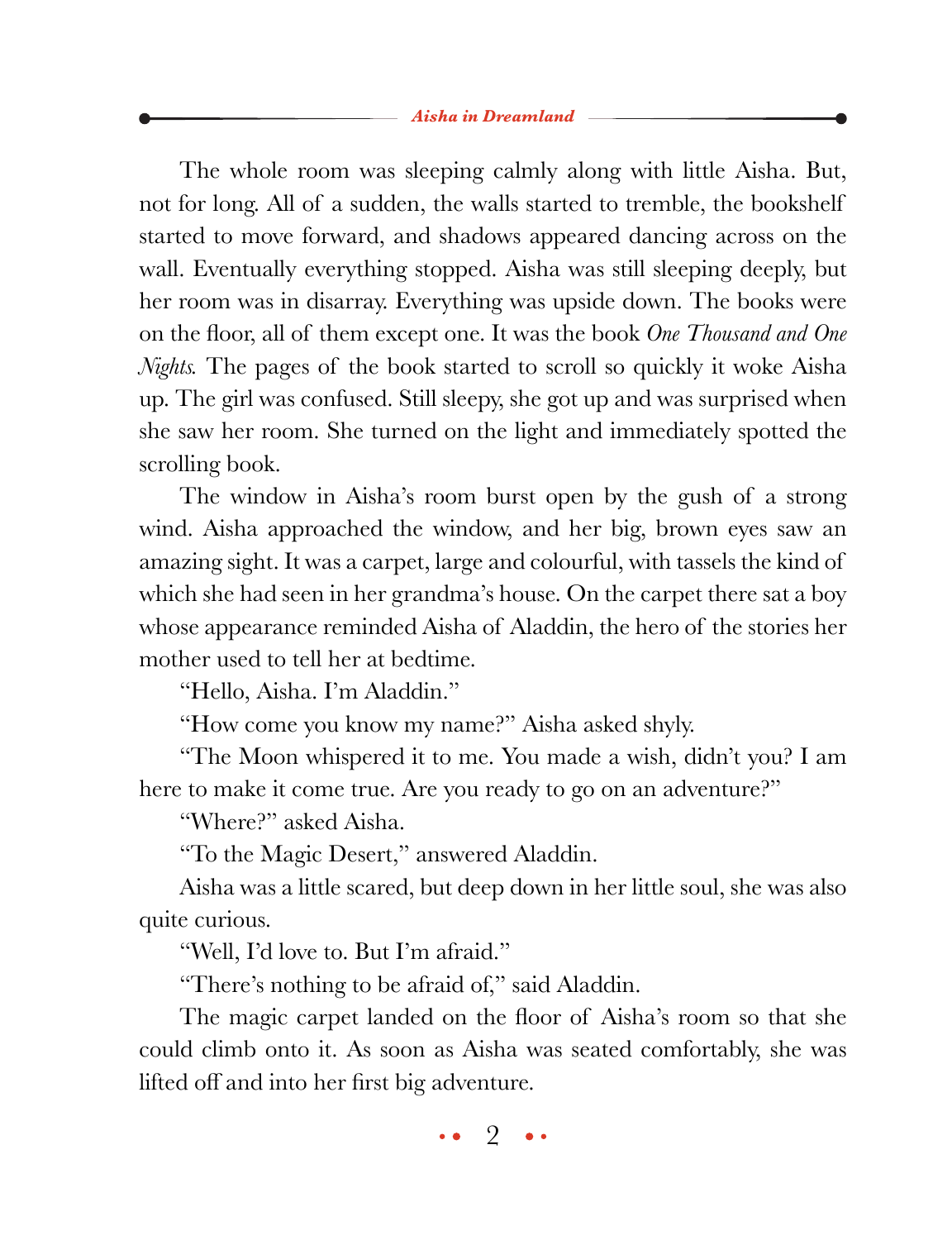### **The Magic Desert**

Aladdin took Aisha to a Magic Desert. The carpet landed safely in the heart of this vast and magical desert. Strangely enough, it was day, not night. The sand that covered this desert was golden, and in the distance it turned into the colour of amber, which was also the colour of her father's rosary. As a sign of welcoming little Aisha into the Magic Desert, the sand dunes performed a magic dance. The girl's face lit up instantly. Her attention was drawn to some silhouettes moving in the distance. Aisha asked Aladdin what that was, and he replied:

"Those are caravans, Aisha. Salt miners ride their camels and form caravans as they move through the desert transporting their salt. They are the kings of the desert now."

A one-humped camel suddenly appeared before them.

"Hello, Aisha. I've come to welcome you to this Magic Desert of ours."

Surprised, Aisha asked:

"You can talk?"

"Yes, and I can sing too. Do you want to hear one of my songs?" Aisha nodded joyfully.

> *The Magic Desert's where I live, Its sand is hot beyond belief, With caravans I travel on end, And all salt miners are my friends.*

Aisha reached up and stroked the one-humped camel on its chest.

"I like your song a lot. Do you have any more surprises for me?"

"I could take you to a place I know you will love. Would you like that?"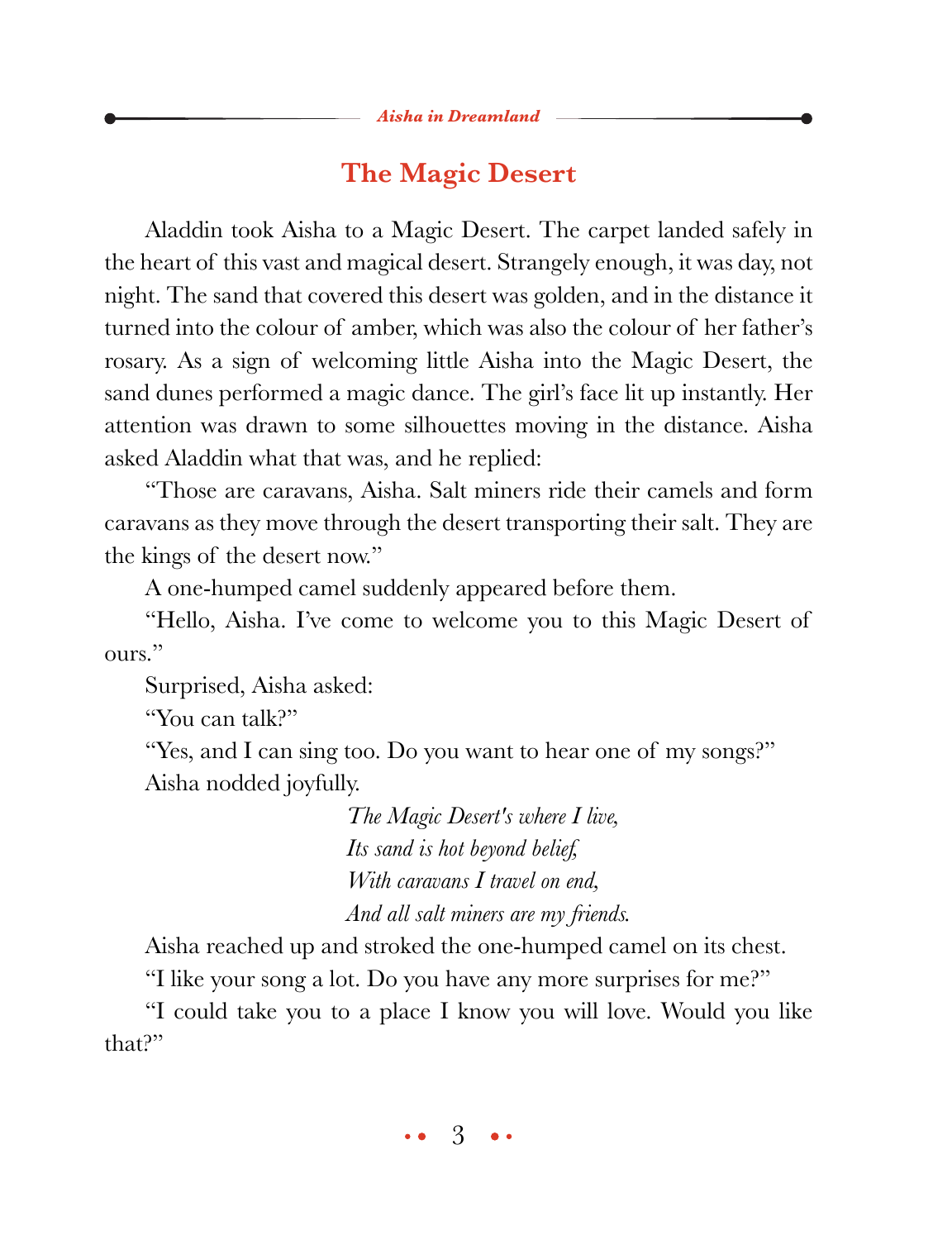The camel kneeled down, and Aisha climbed onto her back. Aisha and Aladdin parted ways there. And so, the white one-humped camel took Aisha to a wondrous place.

### **The Joyful Oasis**

The singing camel entertained Aisha while they were on their way to the Joyful Oasis, which was a really wonderful place in the middle of the desert. Upon entering the Joyful Oasis, the two of them were passing between two lines of palm trees whose leaves were swaying in the wind to the rhythm of the song the camel was quietly humming. Aisha spotted a tall palm tree that extended its leaves towards her, wanting to embrace her. Aisha jumped off the camel and wrapped her arms around the amiable palm tree, feeling all its warmth. Dates started falling all around her from its crown.

"Here, help yourself," said the palm tree. "I hope you like dates."

"I love them," said Aisha. "Mum would always buy me dates."

While she was savouring the sweet and delicious fruit, Aisha continued to look around in wonder. The Joyful Oasis was adorned with a pond surrounded by olives, figs, orange, lemons and trees. This was the place where caravans stopped after a long and arduous journey for refreshment. Aisha went over to the pond for the very same reason. Her face was reflected in the clear water of this Joyful Oasis. Aisha saw something that took her breath away—it was the figure of her mother. She was holding in her arms two small babies. Her mother's smile was so joyous that Aisha's eyes welled up momentarily. She felt a great sadness because her mother was ill.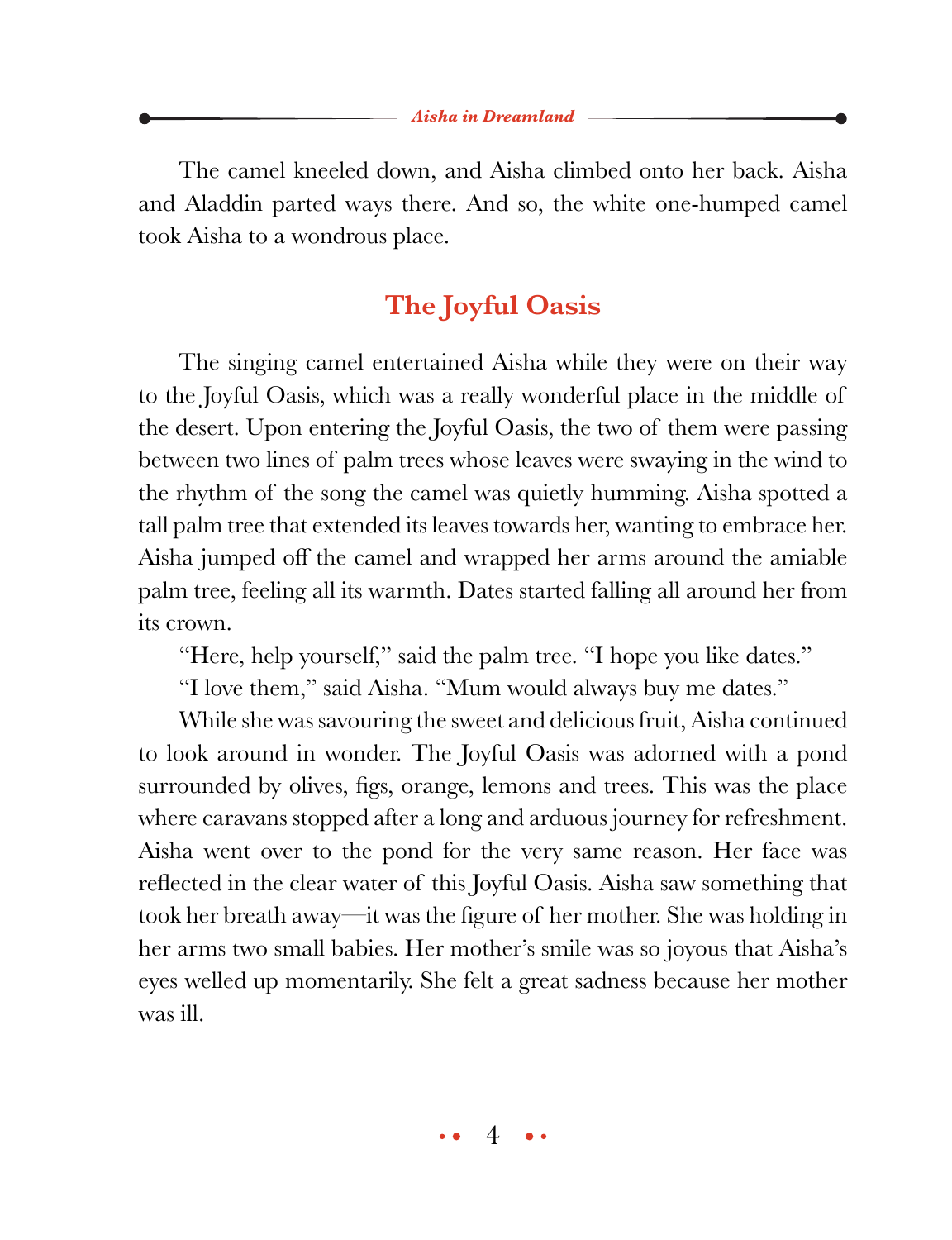"Why are you crying, Aisha? Come on, climb up and I will take you back to Aladdin for your next adventure." With her tiny fingers, Aisha wiped away the tears welling up and climbed onto the camel, who took her to where Aladdin was resting with the magic carpet.

### **Scheherazade's Skein**

"Aisha, I promised that I would take you on another adventure. If we wish to enter this kingdom, we have to find the elusive Scheherazade's skein. When we find it, we will have to grab hold of its thread because that's the only way we can enter the chambers of this well-hidden kingdom," Aladdin said.

"My Mum once told me a secret. If I wish for something that I can't get, I just need to say these words," replied Aisha.

> *When the heavens open wide above, Aisha will be blessed with all the love, No longer will she feel so blue, And Aisha's wishes will come true.*

As soon as Aisha said these words, she saw the mesmerizing Scheherazade appear at one of the windows of the stone tower. She was more captivating than all the princesses Aisha had seen in her books. Scheherazade let go of the skein, which began to unwind until it reached the ground.

Overjoyed, Aisha caught hold of Scheherazade's thread, and she and Aladdin climbed into one of the chambers of this kingdom. They only spotted Scheherazade's gilded veil for a moment before she disappeared. Aladdin explained to her:

"Scheherazade tells a story to the King every night."

 $\cdot \cdot 5$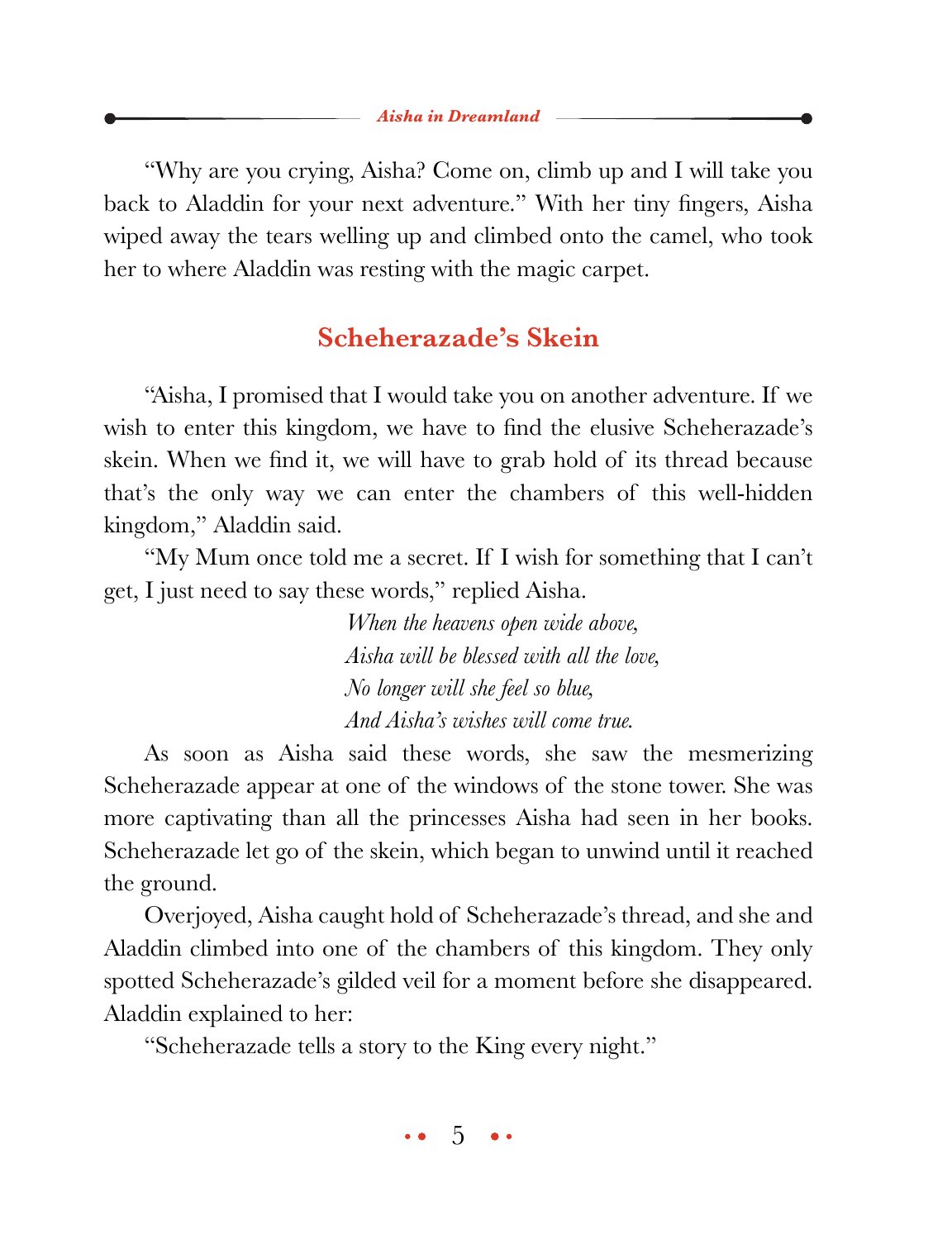"Just like my mother did for me. I thought that stories were told only to children," said Aisha.

"That's true, but Scheherazade has to tell the King stories so he doesn't take her life. She never completes the story and always leaves him wanting to hear more so she herself can live."

Aladdin continued, "Come on, I've heard that there is a magic lamp in the palace—let's go and find it."

They climbed a long stone stairway and came to a door leading into the secret chamber. Little Aisha noticed a moon carved into the door. She traced the crescent of the moon and the door opened. The moonlight from outside shone very brightly, illuminating the interior of the hidden chamber. Aisha and Aladdin spotted the magic lamp.

## **The Magic Lamp**

"Aladdin, you should rub this lamp."

"No, Aisha, you should do it. This is your adventure."

Aisha took the lamp in her hands and gave it a vigorous rub. At that moment, the chamber shook strongly and before them there appeared a female genie.

"Hello! Thank you for setting me free. I was imprisoned in this lamp for a very long time. I would like to grant you three wishes for my freedom."

"Aren't you supposed to be a male genie, like in the tales my mother reads to me?" Aisha asked.

"Do you believe everything you read? My name is Ghina, and I am at your service."

"I can make any wishes I want?" asked Aisha.

 $\cdot \cdot$  6  $\cdot \cdot$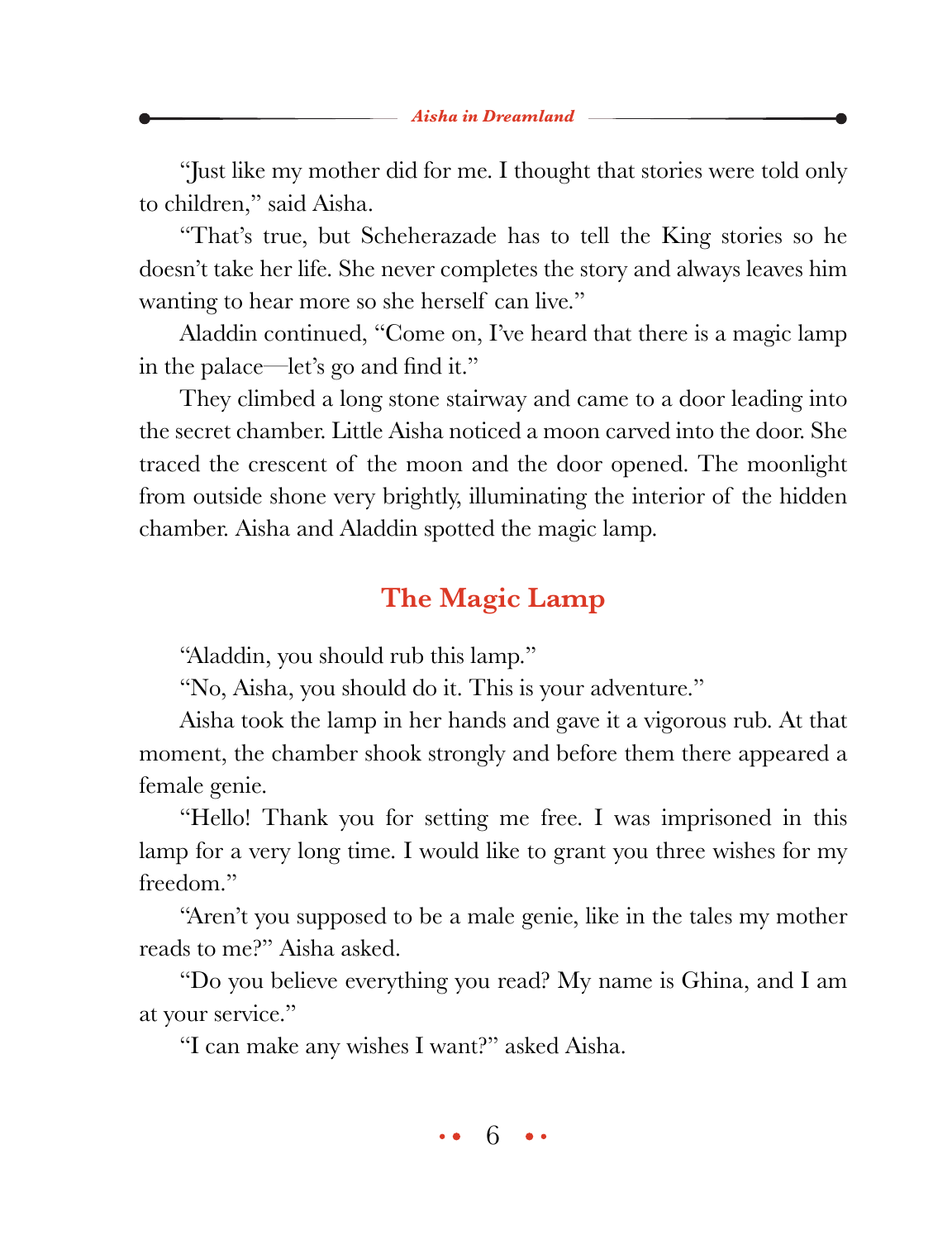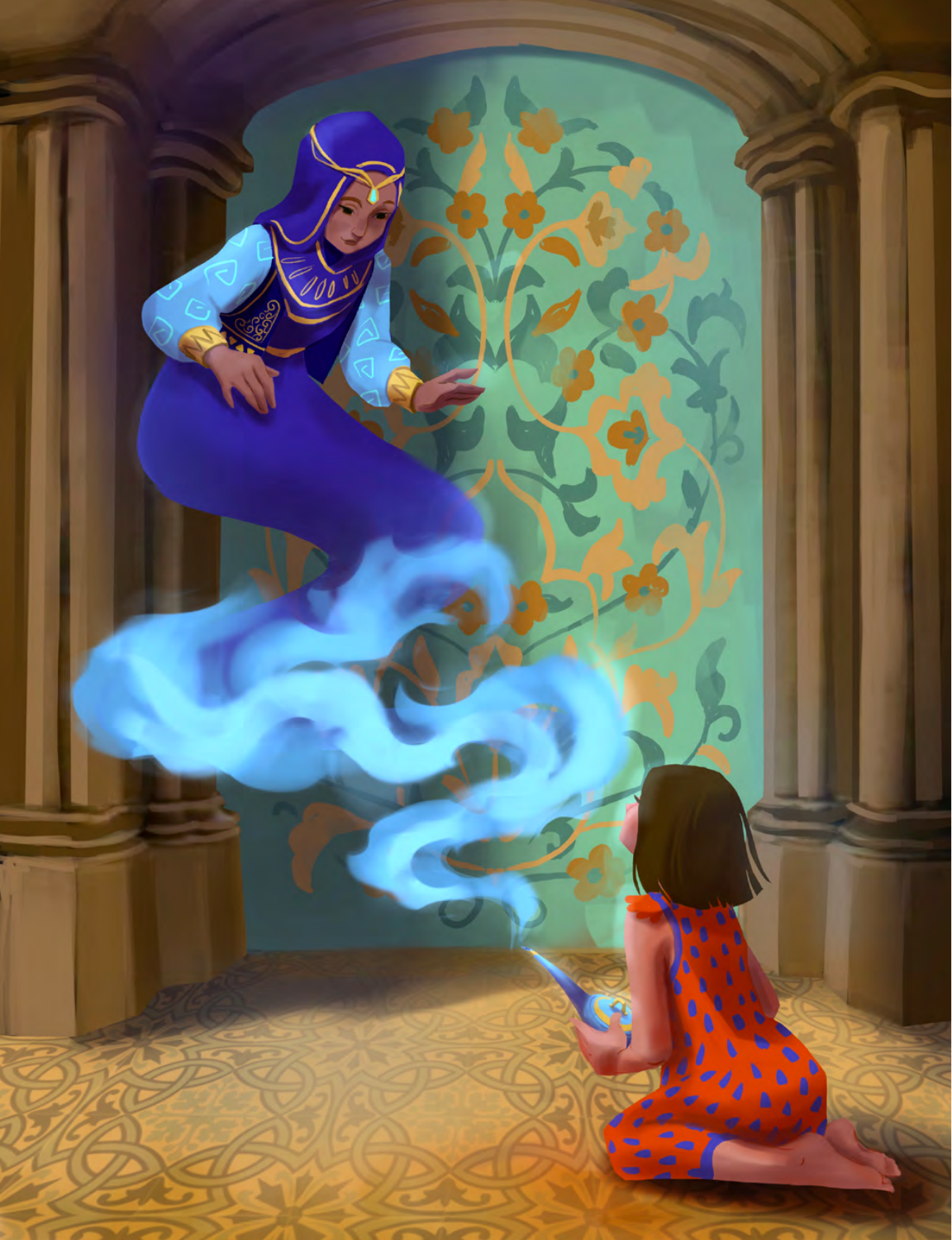"Yes! What will they be?"

Aisha said:

"Firstly, I wish a safe return home. Secondly, I wish to see my mother recovered from her illness."

"All right, and what is your third wish, Aisha?" asked Ghina.

"My third wish is to take my Mum on a visit to this dreamland."

Aisha and Aladdin were soon back on their magic carpet and were ready for the journey back home.

### **The Return Home**

Aisha and Aladdin were flying high up in the sky. Down below, those same sand dunes were dancing, the white one-humped camel greeted them with her song, and the palm trees joyfully waved their leaves at the two of them. Aisha flew over the whole world, as a real globetrotter. The scenes beneath her were breathtaking.

As the day was dawning in her country, she spotted her town below.

"We're home, Aisha. There is your room."

"Thank you, Aladdin, for taking me on this wonderful journey that I will never forget."

Aisha lay in her bed and fell asleep peacefully.

**\* \* \***

"Aisha, Aishaaaa…," her mother's soft voice was waking her. The girl opened her eyes and exclaimed in delight:

"Mum, you look so much better!!!"

"Yes, my dear little Aisha, a miracle happened and I got well overnight."